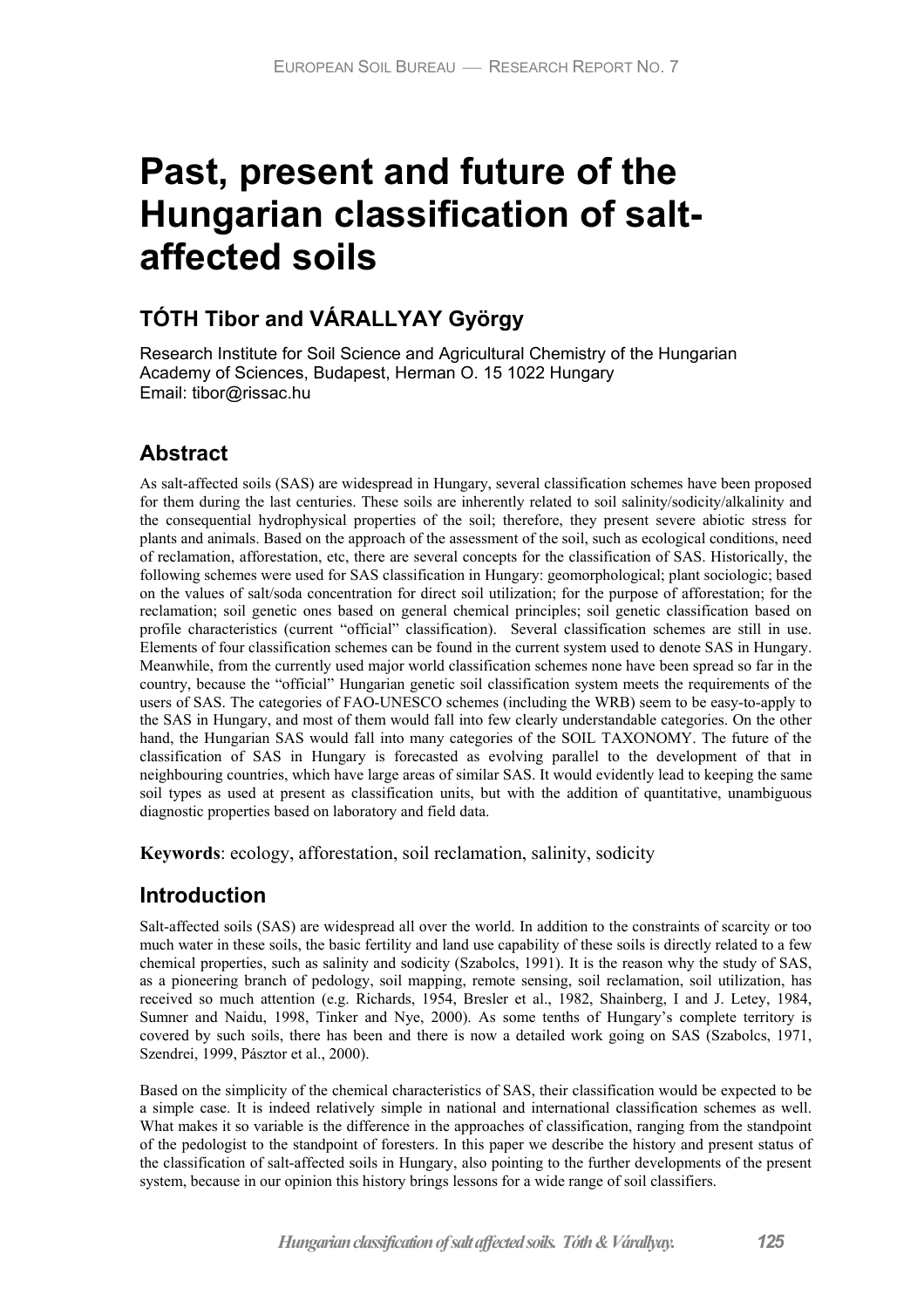# **Specific features of salt-affected soils**

SAS have some features important for their use, mapping and classification.

-i) soil salinity is linearly related to the yield, therefore, salinity-contour maps are directly useful on management. This aspect has received great attention in a series of papers (e. g. Maas and Hoffman, 1977).

## **Table 1. ECe (electrical conductivity of soil saturation extract) and the effects of salts on the yield of field crops according to the general scheme of Richards (1954).**

| $ECe$ (mS/cm) class | Effect on plants                                    |
|---------------------|-----------------------------------------------------|
| $0 - 2$             | Salinity effects mostly negligible                  |
| $2 - 4$             | Yields of very sensitive crops may be restricted    |
| $4 - 8$             | Yields of many crops restricted                     |
| $8 - 16$            | Only tolerant crops yield satisfactorily            |
| >16                 | Only a few very tolerant crops yield satisfactorily |
|                     |                                                     |

Table 1 shows the categorization of salinity (in electrical conductivity  $-EC$  units) regarding its general consequences for crops. According to the specific salt tolerance of a given crop it is straightforward to calculate the expected yield at a given EC of soil saturation extract with the following equation:

 $YR=100-S * (EC<sub>m</sub> - EC<sub>t</sub>),$ where R is relative yield; S – percentage of yield decrease =  $50$  / ( $EC_{Y_{50\%}}$ - $EC_{t}$ );  $EC_{m}$  – the average salinity in the root zone  $EC_{e}$ ;  $EC_{t}$  – threshold soil  $EC_{e}$ 

The following data from Maas and Hoffman (1977) illustrate the salt tolerance of some crops Species  $EC_t$  (mS/cm)  $EC_{Y_{50\%}}$  (mS/cm) EC causing 50% yield decrease

| Barley |     | 18 |
|--------|-----|----|
| Wheat  |     | 13 |
| Tomato | 0.5 | 76 |
| Squash | 47  | 99 |
|        |     |    |

-ii) soil salinity status is closely related to environmental conditions, such as elevation, groundwater depth, and concentration of salts in the groundwater, soil and parent material texture (Table 2). There is a series of papers on the individual factors; recently the research group of authors published some papers on this topic (Tóth and Várallyay, 2001, Tóth et al. 2001, Tóth and Kuti 1999a, b).

### **Table 2. Schematic representation of the relationship of some factors that facilitate the mapping of salt-affected soils.**

| PRECONDITIONING FACTOR                                                                                   | <b>MAIN VARIABLES</b>                                                 | CONSEQUENTIAL VARIABLES       |
|----------------------------------------------------------------------------------------------------------|-----------------------------------------------------------------------|-------------------------------|
| Relief                                                                                                   | Salinity $\Leftrightarrow$ Sodicity $\Leftrightarrow$ Alkalinity (pH) | Surface discoloration         |
| Hydrology                                                                                                | ↓                                                                     | Mechanical properties         |
| Other soil forming factors                                                                               | <b>Electrical conductivity</b>                                        | Hydrophysical properties      |
|                                                                                                          |                                                                       | Extent of plant cover/biomass |
|                                                                                                          |                                                                       | Species composition/abundance |
| Rold character $\equiv$ main variable to man. Underlined character $\equiv$ observable by remote sensing |                                                                       |                               |

**Fiable to map**, Underlined character = <u>observable by remote sensing</u>. *Italic* character = *covariable*.

-iii) soil salinity status is easy to describe with modern techniques, the methodology is standard (Rhoades, 1991). The most notorious is the use of electromagnetic probes, an ideal tool for fast assessment of soil salt concentration without establishing contact with the soil.

-iv) salinity and sodicity status affect soil physical properties, which are closely interrelated. Easy mapping of these soils is possible on the basis of recording color variability of the soil surface (Table 2).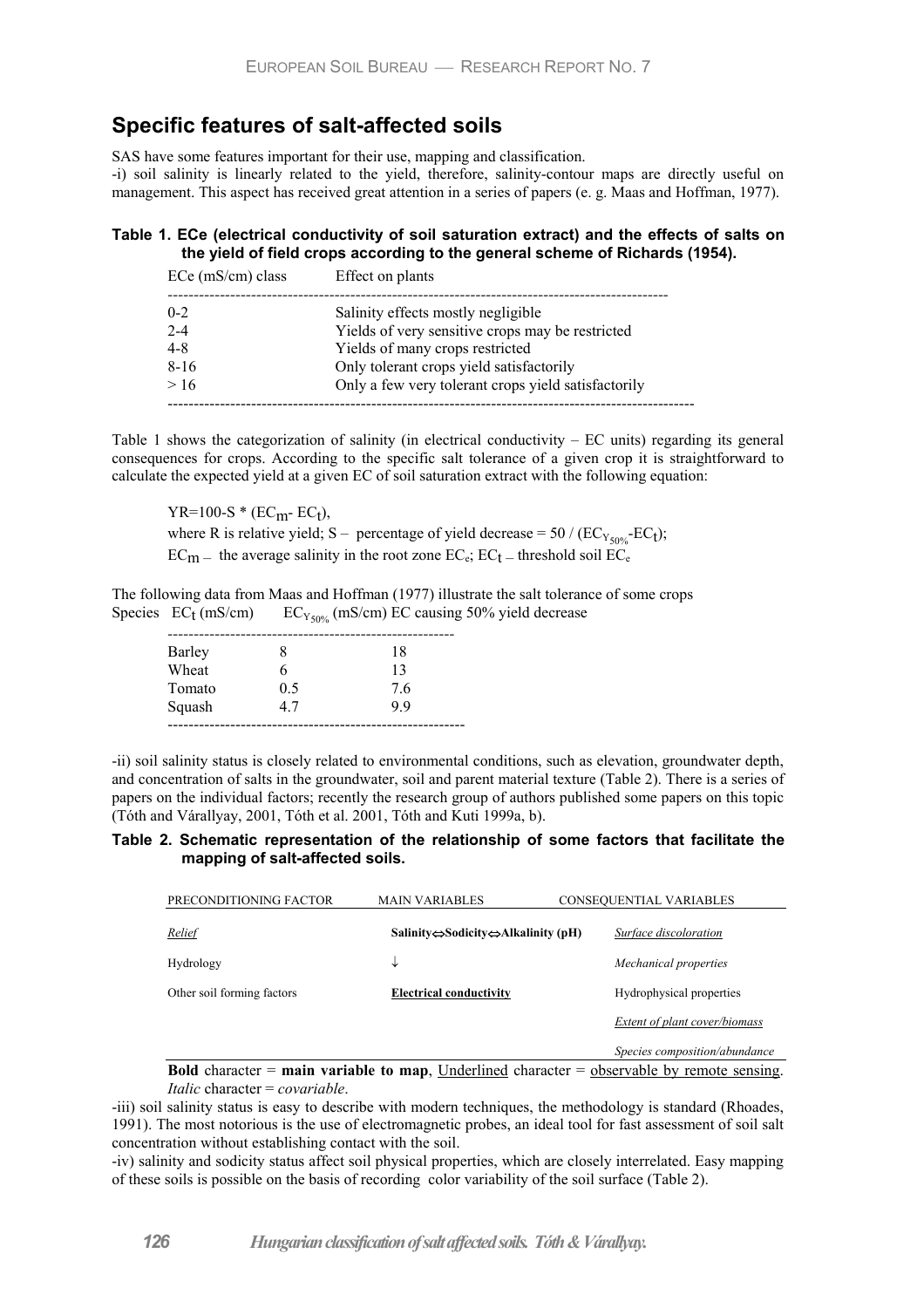# **Environmental conditions in Hungary**

The area of Hungarian SAS, is located at an elevation of 80-90 m above sea level, under temperate continental climate, with 10  $\mathbb{C}^{\circ}$  mean annual temperature of,  $(-2^{\circ}$  in January,  $+21^{\circ}$  in July), 527 mm average annual precipitation (June is the most rainy month with 71 mm, January has the least precipitation with 30 mm), and 900 mm mean annual pan evaporation. Further information, including a national map and ranges of properties of SAS is available on the Web (Tóth, 2002).

About one third of the soils on the Great Hungarian Plain (N  $46-48.5^\circ$  and E 19-22.5°) is affected by salinity/sodicity, mainly by solonetz-forming processes, one third of the territory is covered by potential SAS, and one third does not have such soils. Potential SAS are defined as soils, which are not salt-affected at present, but which could become considerably saline or sodic as a consequence of irrigation (Szabolcs, 1974). The territorial segregation of some types of SAS is evident. Soil type numbers 2-6 of Table 3 are concentrated mainly in the Danube-Tisza Interfluve, numbers 7-10 are more typical in the Tisza Plain. With the exception of the grouping of calcareous SAS (No 4 and 6) with the solonchaks, soils in Table 1 are arranged according to decreasing salt concentration.

# **Challenges for the classification of Hungarian SAS**

- 1. SAS represent great spatial and depth heterogeneity;
- 2. land-use modifies soil profile morphology and makes the classification of salt-affected soils more complicated;
- 3. land-use changes soil properties;
- 4. new field probes provide numerical values.

### **Table 3. The area covered by the categories of the map "Salt-affected soils of Hungary" inside the Great Hungarian Plain using the mapping categories of the map of Salt-affected soils of Europe (Szabolcs, 1974)**

| Original name of soil type on map<br>(No of soil type on map)       | Ar<br>km <sup>2</sup> | e a<br>$%$ of all |     | Number | of delineations % |     |
|---------------------------------------------------------------------|-----------------------|-------------------|-----|--------|-------------------|-----|
| "Sodic solonchak" (No 2)                                            | 200.9                 | 0.4               |     | 17     | 4.0               |     |
| "Sodic solonchak-solonetz" (No 3)                                   | 1135.5                | 2.5               |     | 51     | 11.9              |     |
| "Calcareous meadow solonetz" (No 4)                                 | 61.7                  | 0.1               |     | 7      | 1.6               |     |
| "Calcareous solonetzic<br>meadow soil " (No 6)                      |                       | 462.4             | 1.0 |        | 19                | 4.4 |
| "Meadow solonetz" (No 7)                                            | 3451.7                | 7.5               |     | 71     | 16.6              |     |
| "Meadow solonetz turning<br>into steppe formation" (No $8$ )        | 2503.5                | 5.4               |     | 67     | 15.6              |     |
| Solonetzic meadow soil" (No 9)                                      | 1585.5                | 3.4               |     | 57     | 13.3              |     |
| "Chernozem and meadow<br>chernozem saline in deeper layers" (No 10) | 3552.4                | 7.7               |     | 45     | 10.5              |     |
| "Potentially salt-<br>affected soils" (No 11)                       | 16827.6               | 36.6              |     | 83     | 19.3              |     |
| "Non salt-affected soils" (No 12)                                   | 16185.9               | 35.2              |     | 12     | 2.8               |     |
| Total                                                               | 45967.1               | 100.0             |     | 429    | 100.0             |     |

An overview of Hungarian classification systems for salt-affected soils is given below.

The first classification of Treitz in 1924 can be considered as a "geographer/geologist's view", in accordance with which he distinguished SAS based on geomorphic situation. Later, he turned to chemical characteristics for classification (Table 4). In this classification, presence of utilizable salt efflorescence (nitrates, soda), texture, chemical composition, and physiographic position were also considered). Categories 1,2 and 3A are solonchak, category 3B probably would be solonetz.

### **Table 4. Classification of Treitz, 1924 of the saline and alkali soils of Hungary**

- 1. Saline soils yielding nitrates
- 2. Soils yielding soda (temporary salt efflorescences)
- 3. Alkali soils (there are no salt efflorescences)
	- A. Alkali soils on sand
		- B. Alkali soils on clayey substances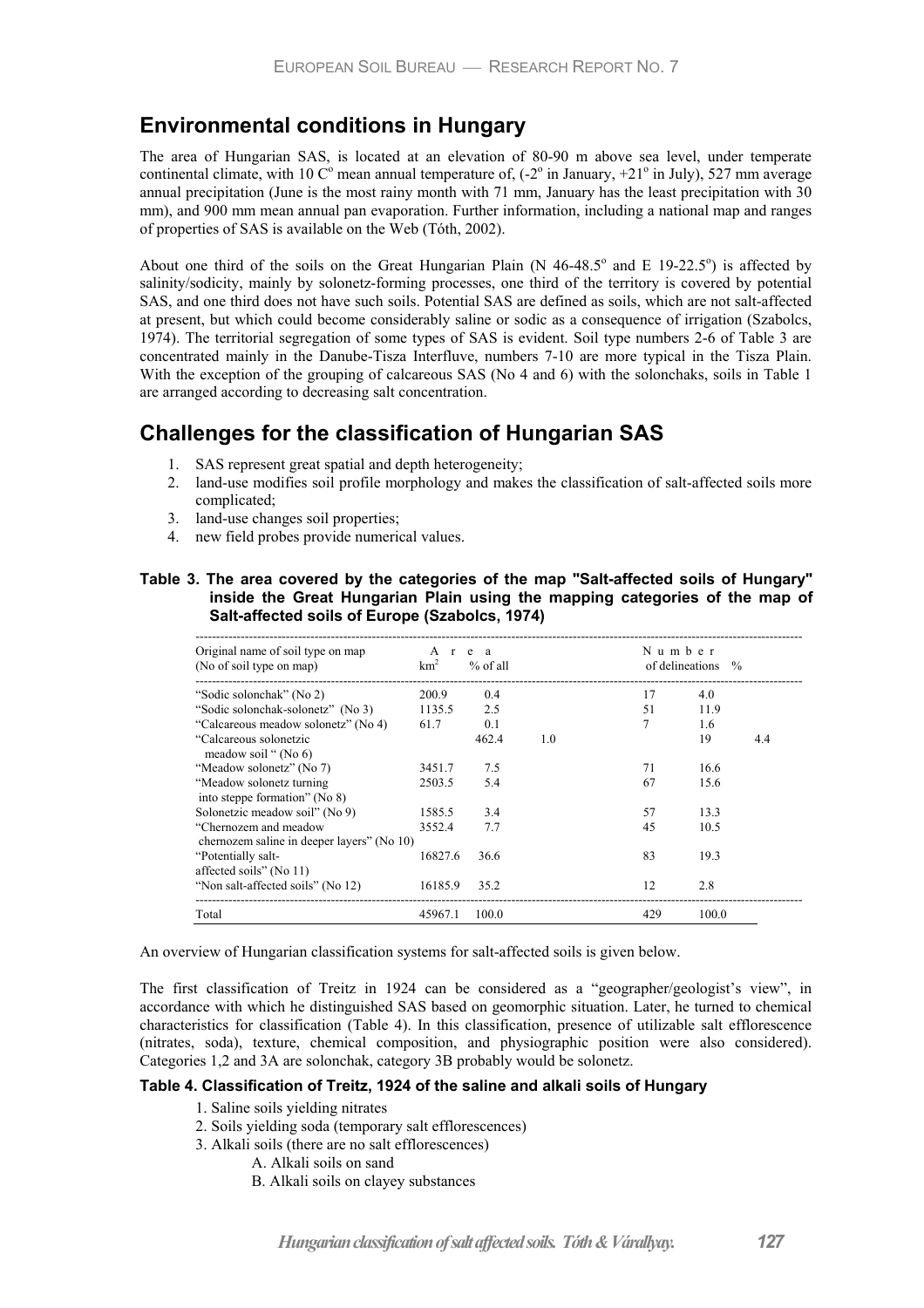-alkali soil of plateaus -alkali soil without CaCO3 -alkali soil with CaCO3 -alkali soil in depressions

The classification of de Sigmond, 1927, was based on the properties of samples taken from 0-30 cm and 30-120 cm (Table 5). The author defined his scheme as a "practical botanical classification". This is a typical artificial classification system based on the ranges of total salt concentration and soda (Na<sub>2</sub>CO<sub>3</sub>). As we shall show later, this system was actively used by botanists and foresters. Since the appearance of this classification in Hungary the lower limit of a soil qualified as SAS is 0.1% salt content in the soil. The limit for solonchak is 0.25% salt content in the topsoil.

|  |  | Table 5. Classification of salt-affected soils by de Sigmond, 1927 |  |  |  |
|--|--|--------------------------------------------------------------------|--|--|--|
|--|--|--------------------------------------------------------------------|--|--|--|

|           | Salt $\%$ (sa) | Soda $\%$ (so) |
|-----------|----------------|----------------|
| Class I   | < 0.1          | $0. -0.05$     |
| Class II  | $0.1 - 0.25$   | $0.05 - 0.1$   |
| Class III | $0.25 - 0.5$   | $0.1 - 0.2$    |
| Class IV  | >0.5           | >0.2           |

Combination of the two Classes Class\_sa and Class\_so as

 $I = Isa/Iso$ IIa= IIsa/Iso or Isa/Iiso, IIb=IIsa/IIso or IIIsa/Iso IIIa=IIIsa/IIIso or IIsa/IIIso, IIIb=IIIsa/IIIso or IVsa/Iiso IVa=IVsa/IIIso or IIIsa/IVso, IVb=IVsa/IVso

## **Table 6. Practical classification of Hayward and Wadleigh, 1949**

| Soil                  | $EC_{\rm e}$         | ESP       | nН      |
|-----------------------|----------------------|-----------|---------|
|                       |                      |           |         |
| Non saline            | $\leq$ 4mS/cm        | 15        | $<$ 8.5 |
| Alkali(=sodic)        | $\leq$ 4mS/cm        | >15       | >8.5    |
| Alkali(=sodic) saline | >4 <sub>m</sub> S/cm | >15       | $<$ 8.5 |
| Saline                | >4 <sub>m</sub> S/cm | $\leq$ 15 | <8 5    |

A probable follow up of the de Sigmond's scheme is the "Practical classification" of Hayward and Wadleigh, 1949, as discussed by Richards in 1954 (Table 6). At the beginning it contained only two properties, EC and pH. These two characteristics correspond to the salinity and soda content in soils. There is a close relationship between soda concentration and pH, therefore, the first version of the practical classification of Hayward and Wadleigh was very similar to that of de Sigmond. The use of the old term "alkali soil" has been replaced by the term:"sodic soil", consequently "salt-affected soil" basically includes saline and sodic soils as it is indicated by the title of the book of Bresler et al, 1982: Saline and sodic soils.

de Sigmond's classification did not make allowance for the physiographic position of the soil in the landscape, but during its use in the field for describing plant associations it proved to be suitable by adding two "QUALIFIERS" such as DRY or WET stands of native grassland vegetation. This work was done by Magyar, 1928 (Table 7).

### **Table 7. Correspondence between de Sigmond's salinity/sodicity (numerical limits in Table 5) classes and** *Magyar's* **(Magyar, 1928)** *botanical* **classification of plant associations for "dry" and "wet" stands**

--------------*ON DRY SURFACES*----------------------------------------------------------- **Class I**  *Lolium perenne-Cynodon dactylon-Poa angustifolia* **Class II**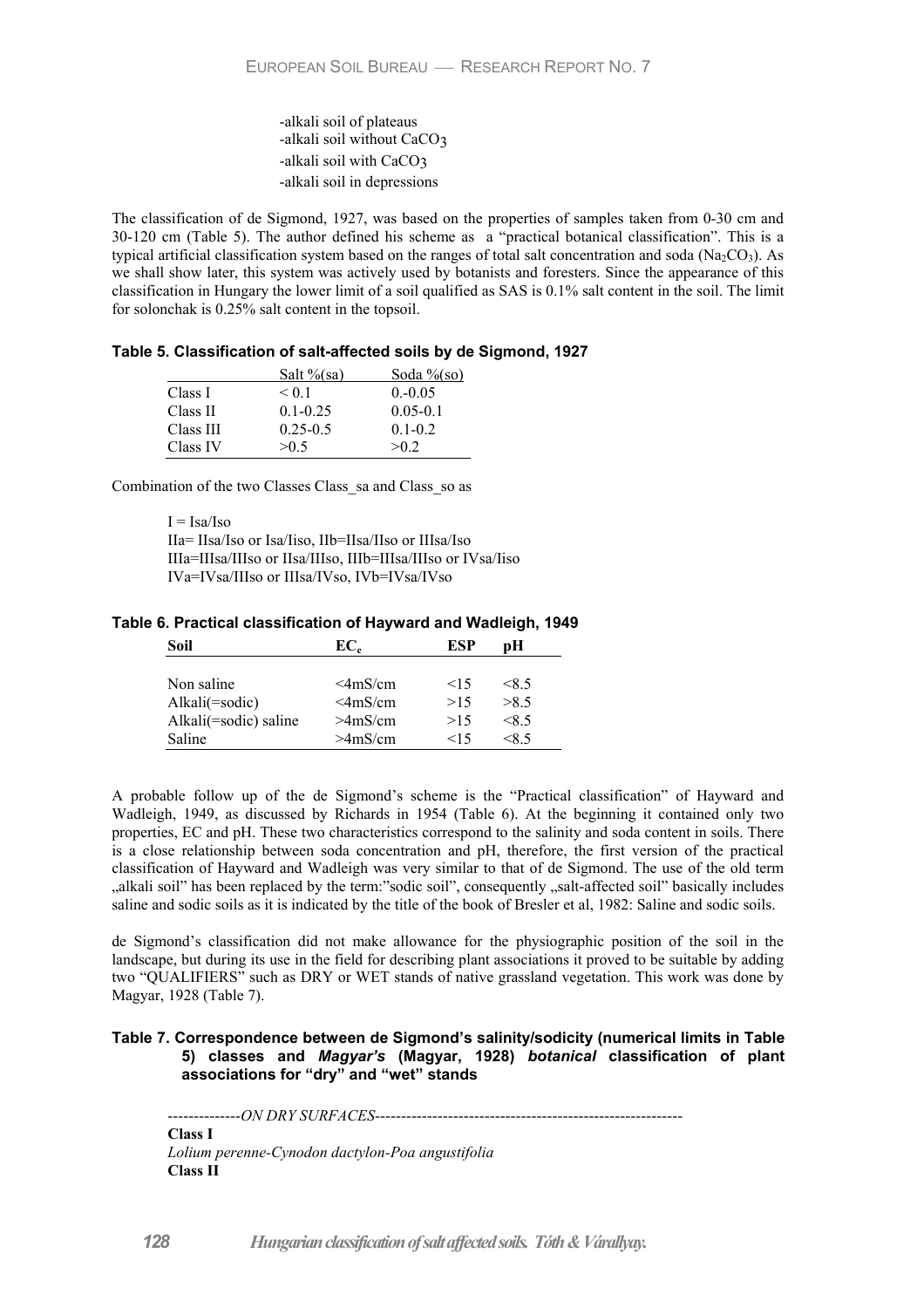*Festuca pseudovina* association*, Achillea-Inula* subassociation **Class III**  *Festuca pseudovina* association*, Artemisia-Statice* subassociation **Class IV.**  *Camphorosma annua* association --------------*ON WET SURFACES*----------------------------------------------------------- **Class I**  *Agrostis alba-Alopecurus pratensis, Glyceria fluitans var. poiformis* association **Class II**  *Agrostis alba-Eleocharis uniglumis-Alopecurus geniculatus* association **Class III**  *Agrostis alba-Beckmannia eruciformis* association **Class IV.**  *Puccinellia distans* association *------------------------------------------------------------------------------------------------* 

The qualifiers corresponded to zones in the toposequence, where there was no waterlogging during the year, or there were some periods with stagnant water. The combination of wet/dry stands of Table 7 can be aligned in a toposequence to receive the elevational zoning of the plant associations from the lowest to the highest (W\_ indicates WET, D\_ indicates DRY stand) in the following way:

Class W\_I W\_III W\_II W\_IV D\_IV D\_III D\_II D\_I

It is evident that in Hungary the maximum salt accumulation in the landscape can be found at intermediate elevation zones: W\_IV and D\_IV. This distributional pattern is very characteristic of the Hungarian solonetzic landscapes.

### **Table 8. Tury's (1957) classification for afforestation**

de Sigmond's class for topsoil (A+B horizon)

------------------------------------------------------------------------------------------------------

de Sigmond's class for subsoil (C horizon)

Additional index shows depth of layer limiting root growth, e.g.

I/III-80 : leached out topsoil, saline subsoil with limiting layer at 80 cm depth ------------------------------------------------------------------------------------------------------

There was only a slight modification of de Sigmond's scheme by Tury, 1957 (Table 8), which is still used for afforestation of SAS. Here categories I-IV are deduced from de Sigmond's original ones.

Bodrogközy, a plant sociologist approached the task of classifying SAS with a perfectionist' bias, and intended to match with full detail the plant sub-associations distinguished within subtypes and variants of SAS (Table 9). His newly introduced soil variants (Bodrogközy, 1965) were not used by other soil scientists.

### **Table 9. Excerpt from the corresponding classification of plant associations and soil variants suggested by Bodrogközy (1965).**

| <b>SOIL TYPE</b>                       | <b>ASSOCIATION GROUP</b>                |  |
|----------------------------------------|-----------------------------------------|--|
| Soil subtype/variant                   | Plant subassociation                    |  |
| <b>MEADOW SOLONETZ</b>                 | PUCCINELLION LIMOSAE                    |  |
| Strongly leached silty meadow solonetz |                                         |  |
|                                        | Pholiuro-Plantaginetum myosuretosum     |  |
| Weakly leached silty meadow solonetz   |                                         |  |
|                                        | Pholiuro-Plantaginetum puccinellietosum |  |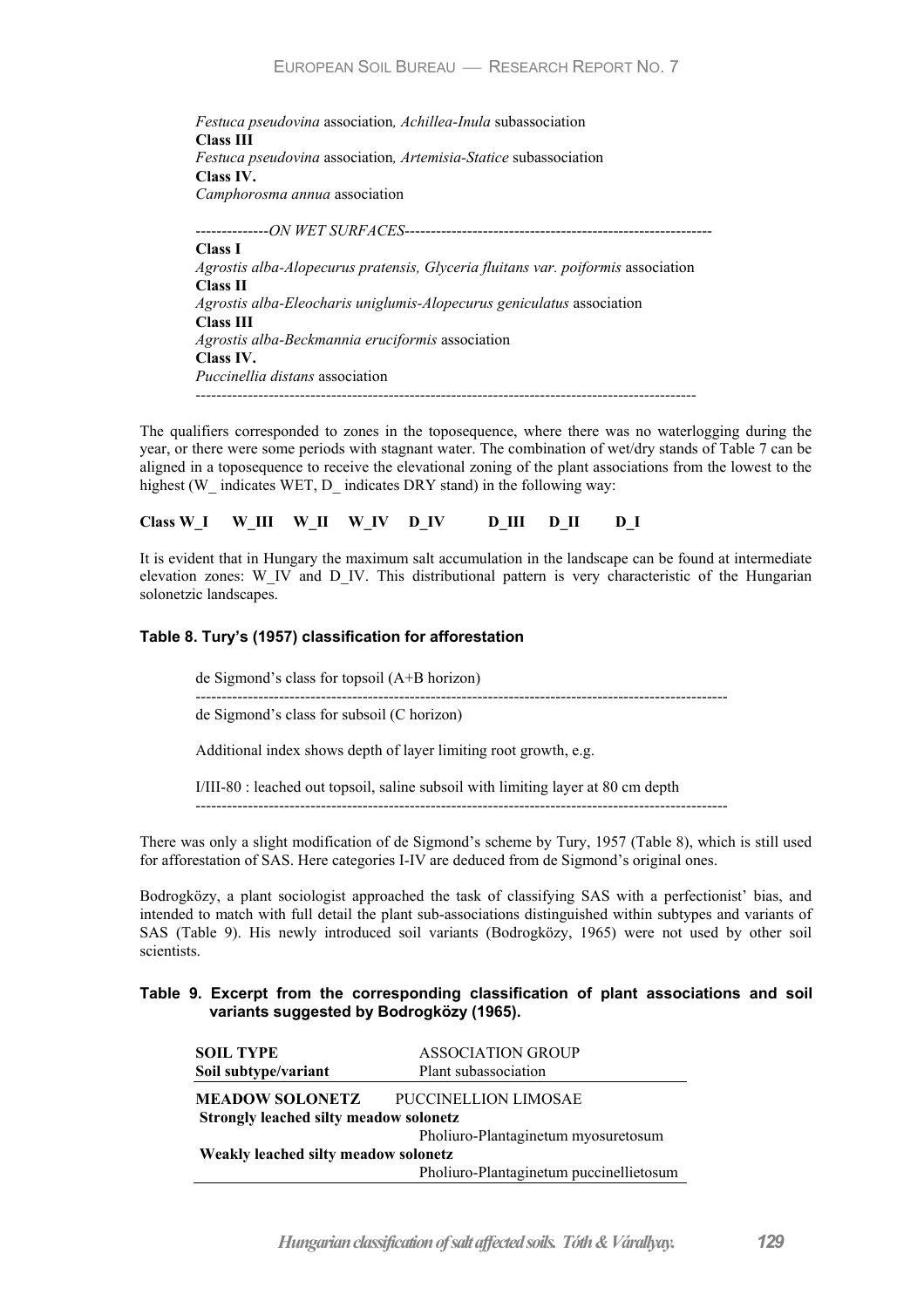| Genetic soil type                       | <b>Reclamation class</b>                         | Technique of reclamation                                 |
|-----------------------------------------|--------------------------------------------------|----------------------------------------------------------|
| Deep meadow solonetz, step.             | Acidic, non-calcareous                           | Liming                                                   |
| Deep and medium m. solonetz, step.      | Neutral, non-calcareous                          | Spreading gypsic subsoil                                 |
|                                         |                                                  | $(digo\text{-}earth)$                                    |
| Medium m. solonetz, -crusty m. solonetz | Non-calcareous, slightly alkaline Lime+gypsum or | gypsic                                                   |
|                                         |                                                  | subsoil spreading                                        |
| Medium-crusty m. solonetz               | Alkaline or calcareous with soda Lignite powder, |                                                          |
|                                         |                                                  | $CaCl2, H2SO4, HCl$                                      |
| Solonchak-solonetz                      | Calcareous, with soda                            | Lignite powder,                                          |
|                                         |                                                  | CaCl <sub>2</sub> , H <sub>2</sub> SO <sub>4</sub> , HCl |

|  |  | Table 10. Classes of soil reclamation according to Prettenhoffer (1969). |  |  |
|--|--|--------------------------------------------------------------------------|--|--|
|--|--|--------------------------------------------------------------------------|--|--|

A practical classification for the reclamation of SAS was developed by Prettenhoffer (1969) (Table 10), so that a decision on the necessity of soil reclamation could be made easily. Although the plot-wise reclamation of SAS is performed on the basis of analytical data and 1:10 000 scale maps, the above scheme is a useful aid in the determination of the type of chemical reclaiming material. In this classification the genetic classes of soils and the reclamation classes form a hierarchical system.

Table 11A. shows the scheme of de Sigmond from the year 1938, from his book of "Principles of Soil Science". This is a chemical classification system based on basic constituents (stage I: organic or mineral), the degree of degradation (stage II) and dominant components (stage III) of the soil. The significance of his classification scheme is more academic than practical, but it was applied for the first completed detailed map of Hungarian soils, the "Soil-use maps" prepared by Kreybig et al. in the scale of 1: 25 000. Fortunately, the subdivision of Na-soils as shown in Table 11B, can be considered to be a permanent one, as the same categories can be found in the present classification of SAS as well.

| A. General overview<br><b>STAGE I</b> | <i>STAGE II</i>                          | <b>STAGE III</b>                               |
|---------------------------------------|------------------------------------------|------------------------------------------------|
| 1. Organic soils                      | 1. Raw                                   | 1. Base-poor, 2. Base-rich, 3. Saline turfs    |
|                                       | 2. Humified                              | 4. Acid, 5. Neutral, 6. Saline peats           |
| 2. Organic mineral soils 3. Raw       |                                          | 7.Endo-, 8.Ekto-, 9.Pseudoadynamic soils       |
|                                       | 4. Humic siallites                       | 10.H-, 11.Ca-, 12. Na-soils                    |
|                                       | 5. Ferric siallites                      | 13. Brown, 14. Red, 15. Yellow earth           |
|                                       | 6. Allites                               | 16. Pure, 17. Siallitic, 18. Bauxitic allites  |
| 3. Purely mineral soils               | 7. Raw                                   | 19. Mixed rock debris, 20. Min., 21. Fine dust |
|                                       | 8. With decomposition                    | 22.Ca, 23. Si partly mobilized                 |
|                                       | 9. With end-products of<br>decomposition | 24. With easily, 25. Slowly soluble salt crust |

#### **Table 11. Classes of salt-affected soils according to de Sigmond, 1938**

*B. Classes of salt-affected soils:* "Soil order 12. Sodium soils" according to de Sigmond, 1938 STAGE IV. Main type 1:Saline soils=solonchak

Main type 2:Saline alkali soils=solonchak-solonetz Main type 3:Leached alkali soils=solonetz Main type 4:Degraded alkali soils=solod Main type 5:Regraded alkali soils= salinized again soil

### **Table 12. Current genetic classification of Hungarian salt-affected soils**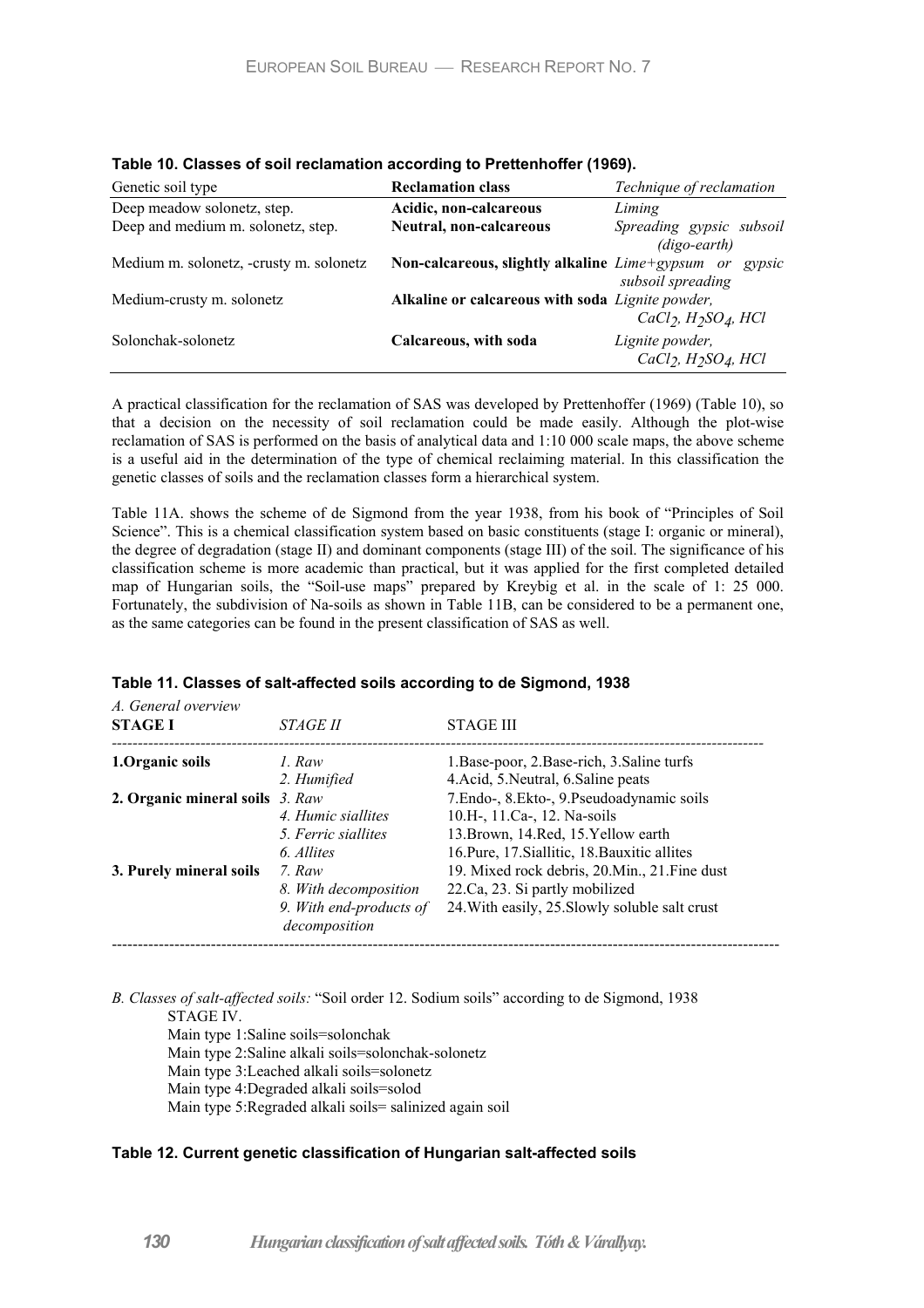#### **HALOMORPHIC SOIL TYPES**

| Subtypes                                  |                                                                    |                                                                          |
|-------------------------------------------|--------------------------------------------------------------------|--------------------------------------------------------------------------|
| 22. Solonchak                             |                                                                    |                                                                          |
|                                           |                                                                    | 22/1 "Carbonatic" 22/2 "Carbonatic-sulfatic" 22/3 "Carbonatic-chloridic" |
| 23 Solonchak-solonetz                     |                                                                    |                                                                          |
|                                           | 22/1 Carbonatic 22/2 Carbonatic-sulfatic 22/3 Carbonatic-chloridic |                                                                          |
| 24. Meadow solonetz                       |                                                                    |                                                                          |
|                                           | 24/1 Crusty 24/2 Medium depth 24/3 Deep                            |                                                                          |
|                                           | 25. Meadow solonetz soils turning into steppe formation            |                                                                          |
| 25/1 Medium depth                         | $25/2$ Deep                                                        |                                                                          |
| 26. Solods                                |                                                                    |                                                                          |
| 27. Secondary salinized/sodificated soils |                                                                    |                                                                          |
|                                           | 27/1 Solonchaky 27/1 Solonetzic                                    |                                                                          |

The current classification system of Hungarian SAS meets two requirements: it fits the general principles of genetic soil classification, first developed in Russia (described in Gerasimov, 1960) and later further developed in Europe (Kubiena, 1953) and USA (Marbut, 1927, Soil Survey Staff, 1951) up to the middle of the twentieth century, and it keeps the traditional categories of Hungarian SAS. Table 12 shows the current "official" classification of the main types of "salt-affected soils" of Hungary (Szabolcs, 1966 and Guidelines, 1989), some of its properties will be discussed later in the paper.

**Table 13. Major classes of the Map of European salt-affected soils (Szabolcs,1974)** 

```
----------------------------------------------------------------------------------------------- 
SALINE SOILS 
        (=Cl and SO4 solonchak) 
ALKALI SOILS WITHOUT STRUCTURAL B HORIZON 
        (=soda solonchak and solonchak-solonetz) 
ALKALI SOILS WITH STRUCTURAL B HORIZON_calcareous 
        (=solonetzes and solonetzic meadow soils) 
ALKALI SOILS WITH STRUCTURAL B HORIZON _non-calcareous 
        (=solonetzes and solonetzic meadow soils) 
POTENTIAL SALT-AFFECTED SOILS 
        (=chernozems with saline subsoil) 
                ----------------------------------------------------------------------------------------------
```
A further development of these pedogenetic approaches was found in the classification system published by Szabolcs (1974). A regrouping of the Hungarian categories was necessary to match those used on the map of European SAS. As Table 13 shows, this consisted of a simplification and also a separation. Simplification meant for example joining meadow solonetzes, "solonetzes turning into steppe formation" (original term) and solonetzic meadow soils into the category of "alkali soils with structural B horizon". Separation included distinguishing classes of "alkali soils with structural B horizon" based on the presence of  $CaCO<sub>3</sub>$  in the profile. This has been conducted only at the level of variants, one level lower than the level of subtypes in the classification of Table 12. Table 3 illustrates this classification, and shows its more detailed categories.

# **Place of Hungarian salt-affected soils in the international systems**

It is indispensable to have correlation tables for national classification schemes, but it has not been made explicitly for the Hungarian soils yet. Table 14 shows the place of Hungarian SAS in the World Reference Base (WRB, 1994). Due to the small number of Major Soil Groups it is easy to use. Nevertheless, the use of Qualifiers (formative elements for naming soil units) would increase the number of distinct categories largely, but would not change the simple structure of categories.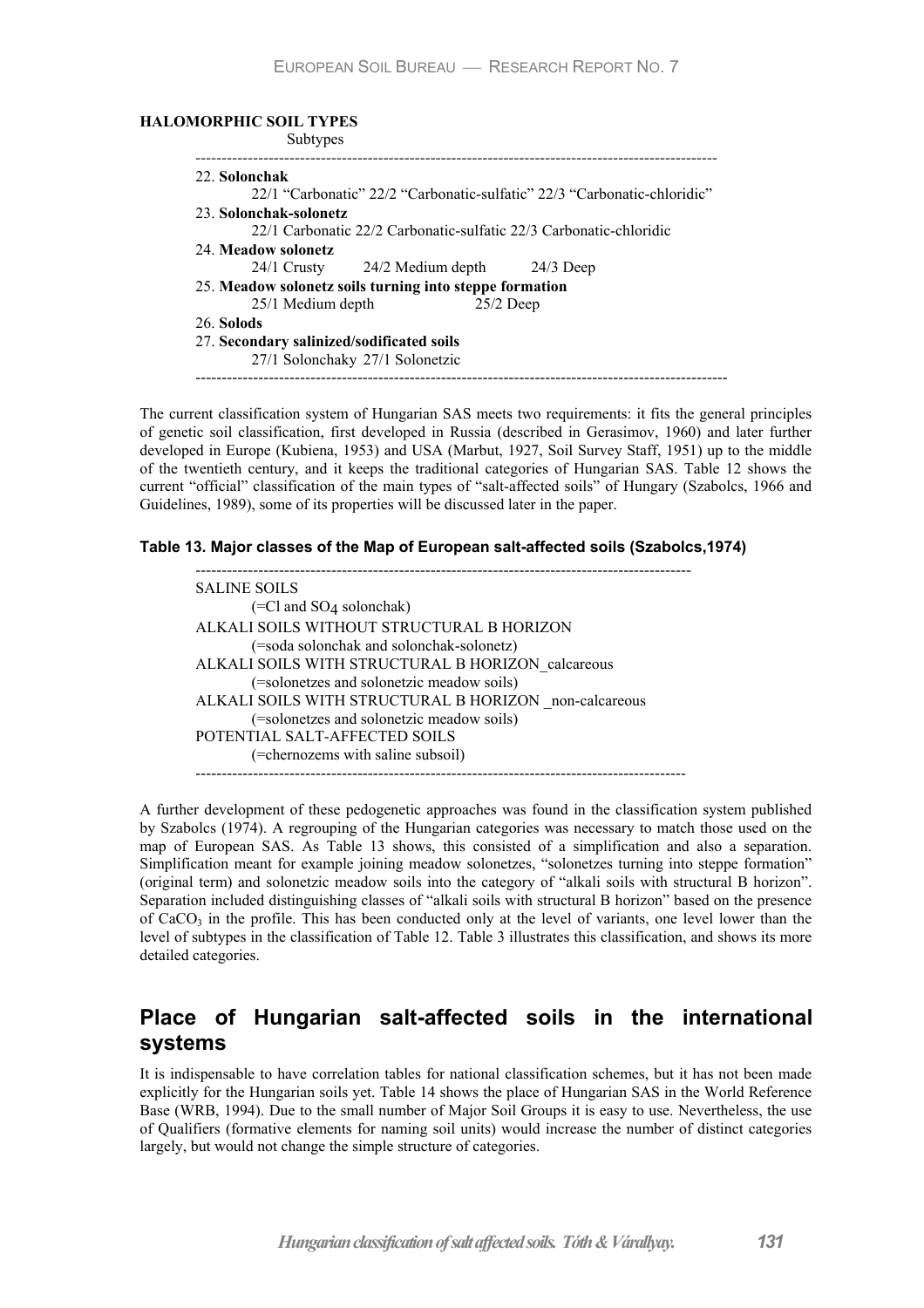### **Table 14. Categories of the World Reference Base for Soil Resources, Wageningen/Rome, 1994 under which Hungarian salt-affected soils fall**

| <b>MAJOR SOIL GROUPS</b> | Soil units                                            |
|--------------------------|-------------------------------------------------------|
| <b>SOLONCHAKS</b>        | Gleyic, Stagnic, Calcic, Sodic, Haplic                |
| <b>SOLONETZ</b>          | Gleyic, Stagnic, Salic, Albic, Mollic, Calcic, Haplic |
| <b>VERTISOLS</b>         | Salic. Sodic                                          |
| <b>HISTOSOLS</b>         | Salic                                                 |

Table 15. shows the correlation of US Soil Taxonomy (Soil Survey staff, 1990) with the Hungarian SAS. This table was prepared with the help of Dr. E. Michéli (Tóth, 2002). Evidently there are numerous orders/suborders/great groups for the Hungarian SAS that complicate the classification.

# **Classification of salt-affected soils in neighbouring countries**

In order to overview the possible ways of improving the classification of Hungarian SAS we will take a look at the relatively new systems of two neighbouring countries. These countries have large salt-affected territories in the Carpathian Basin with the same formation conditions as Hungary has.

# **Czechoslovakia**

Although this country no longer exists, the soil classification system, developed lately (Morfogenetic classification of the soils of Czechoslovakia.1991) is still in use. In recent years the classification system has been revised, but no changes were made in the group of saline soils. The system is based on three diagnostic horizons: solonchakous S, solonetzic Bn and solonetzic-solodic Bnd horizons. Within the group of saline soils, two types are distinguished, solonchak (typical and solonetzic subtypes) and solonetz (typical and solodic subtypes). Salinity and sodicity are also considered in the classification for three other soil groups, Mollisols, Fluvisols and Anthropogenic soils. The definition of diagnostic horizons is similar to that of WRB, with slight differences.

# **Romania**

Although there is an edition of "The Romanian system of soil classification", newer than 1980, within the system the classification of SAS has not changed. The system is based on two diagnostic horizons, salic and natric, but both have variants (salinized, alkalized), allowing less strict limits in respect to the concentration of salts and exchangeable Na percentage. In the group of halomorphic soils only solonchak and solonetz types are distinguished with the following subtypes: typic, mollic, gleyic, alkalinized solonchak soils and typic, luvic, albic, glossic, cambic, mollic, salinized, gleyic solonetz soils. Salinity and sodicity are also considered in the classification for seven other soil groups, Mollisols, Argiluvisols, Cambisols, Hydromorphic soils, Vertisols, Histosols and Inceptisols. The definition of diagnostic horizons mainly contains chemical limits.

### **Table 15. Tentative correlation between USDA (GREAT GROUP level) and Hungarian (***soil type level***) nomenclature of typical soils occurring in salt-affected landscapes in the Great Hungarian Plain**

| Soil Order       | Suborder       | <b>GREAT GROUP</b><br>Hungarian soil type<br>ESP<15<br>ESP > 15 |                                                        |  |  |  |  |
|------------------|----------------|-----------------------------------------------------------------|--------------------------------------------------------|--|--|--|--|
| Vertisols<br>, 2 | Aquerts<br>, 2 | <b>NATRAQUERT</b><br>Solonetzic meadow soil                     | <b>CALCIAQUERT</b><br>Meadow soil<br><b>ENDOAQUERT</b> |  |  |  |  |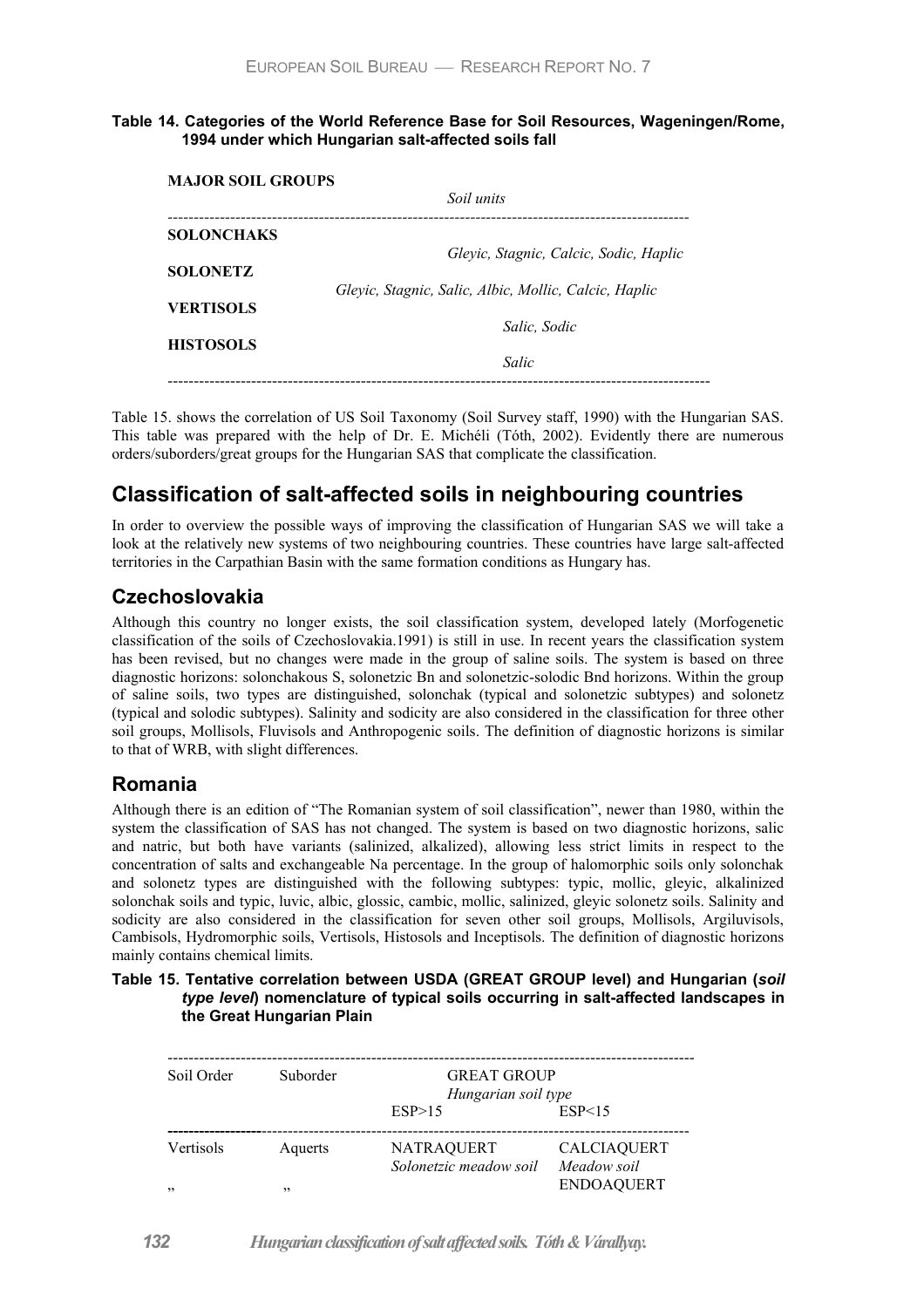| , ,<br>, ,      | Usterts<br>, , |                                                                            | Meadow soil<br><b>CALCIUSTERT</b><br>Meadow soil<br><b>HAPLUSTERT</b><br>Meadow soil |
|-----------------|----------------|----------------------------------------------------------------------------|--------------------------------------------------------------------------------------|
| Mollisols       | <b>Albolls</b> | <b>NATRALBOLL</b><br>Meadow solonetz (solod)                               |                                                                                      |
| , ,             | Aquolls        | <b>NATRAQUOLL</b><br>Solonetzic meadow soil<br>$\alpha$<br>Meadow solonetz | <b>ENDOAQUOLL</b><br>Meadow soil                                                     |
| , ,             | Ustolls        | <b>NATRUSTOLL</b><br>Meadow solonetz                                       | CALCIUSTOLL<br>Chernozem                                                             |
| ,,              | , ,            |                                                                            | VERMUSTOLL<br>Chernozem<br><b>HAPLUSTOLL</b>                                         |
| ,,              | , ,            |                                                                            | Chernozem                                                                            |
| <b>Alfisols</b> | Aqualfs        | <b>NATRAQUALF</b><br>Meadow solonetz                                       |                                                                                      |
| ,,              | Ustalfs        | <b>NATRUSTALF</b><br>Meadow solonetz                                       |                                                                                      |
| Inceptisols     | Aquepts        | <b>HALAQUEPT</b><br>Solonchak                                              |                                                                                      |

# **Future of the classification of Hungarian SAS**

We have proposed the following principles for the development of the classification of Hungarian saltaffected soils:

- adaptation to changing environmental conditions and land use
- adaptation to changing field/laboratory instrumental techniques
- compatibility with previous national, but also with internationally used categories

Table 16. shows that Hungarian halomorphic soils can be described adequately by WRB categories. For the classification of soil types not belonging to halomorphic soils, such qualifiers as Endosalic, Hyposalic, Endosodic might be useful. Details of the suggested classification scheme will be presented later.

# **Acknowledgements**

The publication was supported by the EU Program No. PL970598, contract No. ENV4-CT97-0681 and the Hungarian Scientific Fund Projects under T 023271, T 030738, and T 037731.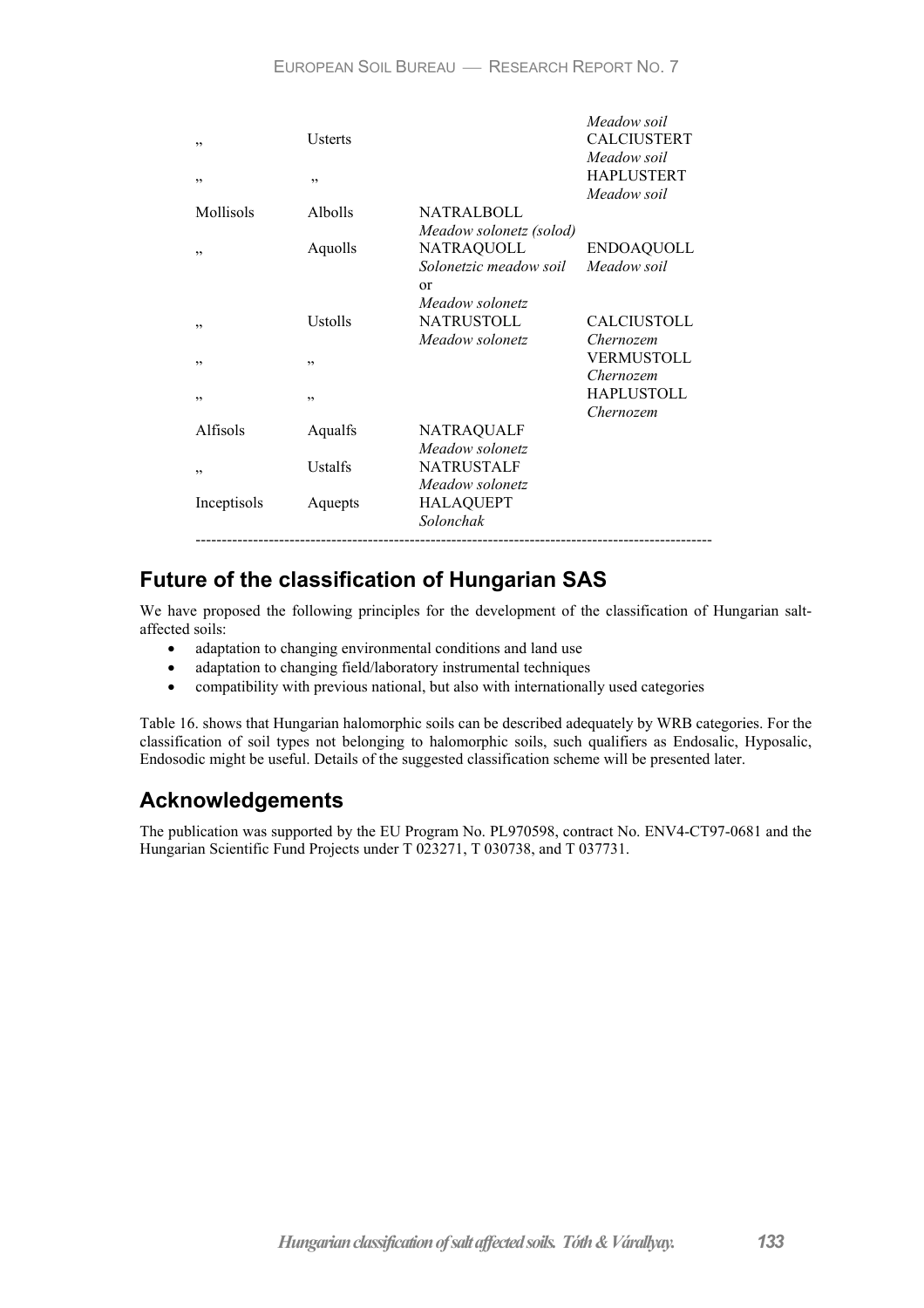### **Table 16. Soil properties of Hungarian salt-affected soil types in two classification systems. Presence of specific features is indicated with +(yes) and -(no).**

| Present Hungarian genetic classification                   |        |                                                                                 |                |               |           | <b>World Reference Base</b>      |                 |                   |           |           |           |
|------------------------------------------------------------|--------|---------------------------------------------------------------------------------|----------------|---------------|-----------|----------------------------------|-----------------|-------------------|-----------|-----------|-----------|
| <b>SOIL PROPERTIES</b>                                     |        |                                                                                 |                |               |           | <b>HORIZONS</b>                  |                 | <b>PROPERTIES</b> |           |           |           |
| <b>SOIL TYPE Code</b>                                      |        |                                                                                 |                |               |           |                                  |                 |                   |           |           |           |
| Solonchak<br>Solonchak-                                    |        |                                                                                 | $22 - 50.15$   | surface       |           | $-$ >25                          |                 | $\ddot{}$         |           | $\ddot{}$ |           |
| solonetz<br>Meadow                                         |        |                                                                                 | $23 + 9.15$    | near surface  |           | $+$ >25                          |                 | $\ddot{}$         | $\ddot{}$ | $\ddot{}$ | $\ddot{}$ |
| solonetz<br>Meadow<br>solonetz<br>into<br>turnig<br>steppe |        |                                                                                 | $24 + $ > 0.10 | below surface |           | $+$ >25                          |                 |                   | $\ddot{}$ |           | $\ddot{}$ |
| formation                                                  |        |                                                                                 | $25 + 50.10$   | below surface |           | $+$ >25                          |                 |                   | $\ddot{}$ |           | $\ddot{}$ |
| Solod<br>Secondary<br>salinized                            | $26 +$ |                                                                                 |                | below surface | $\ddot{}$ |                                  |                 |                   | $\ddot{}$ |           | $\ddot{}$ |
| soil<br>Secondary<br>sodificated                           | 27/1   |                                                                                 | $+$ > 0.15     |               |           |                                  |                 | $\ddot{}$         |           | $\ddot{}$ |           |
| soil                                                       | 27/2   | $\ddot{}$                                                                       |                |               |           | >5                               |                 |                   | +         |           | $\ddot{}$ |
| ↑ Presence of horizons                                     |        |                                                                                 |                |               |           |                                  | ↑ Salic horizon |                   |           |           |           |
|                                                            |        | $\uparrow$ Maximum of soil salt content (%)<br>$\uparrow$ Depth of salt maximum |                |               |           |                                  |                 | ↑ Natric horizon  |           |           |           |
|                                                            |        |                                                                                 |                |               |           |                                  | ↑ Salic         |                   |           |           |           |
|                                                            |        |                                                                                 |                |               |           | ↑ Presence of columnar B horizon |                 |                   |           |           | ↑ Sodic   |
|                                                            |        |                                                                                 |                |               |           | ↑ ExNa in horizon B %)           |                 |                   |           |           |           |

# **References**

- Bodrogközy, Gy. 1965. Ecology of the halophilic vegetation of the Pannonicum. II.Correlation between alkali ("szik") plant communities and genetic soil classification in the Northern Hortobágy, Acta Botanica Hungarica, 11:1-51.
- Bresler, E., B. L. Mc Neal and D. L. Carter. 1982. Saline and sodic soils: principles, dynamics, modeling. Springer Verlag, New York.
- Gerasimov, I. P. 1960. The soils of Central Europe and related geographical problems. Izd. AK. Nauk SSSR. Moscow (in Russian)

Guidelines. 1989. Guidelines to the field-scale mapping of soils. Agroinform. Budapest.

Hayward, H. E. and C. H. Wadleigh. 1949. Plant growth on saline and alkali soils. Advances in Agronomy. 1:1-38.

Kubiena, W. L. 1953. Bestimmungsbuch and Systematik der Böden Europas. Stuttgart.

- Maas, E. V. and G. J. Hoffman. 1977. Crop salt tolerance: current assessment. J. Irrig. Drain. Div. Am. Soc. Civ. Eng. 103:115-130.
- Magyar, P. 1928. Data to the plant sociological and geobotanical conditions of Hortobágy. Erdészeti Kísérletek. 30. 26-63. (in Hungarian)
- Marbut, C. F. 1927. A scheme for soil classification. Proceedings and papers of the I. Intern. Congr. of Soil Sci. Vol IV. Washington.

Morfogenetic classification of the soils of Czechoslovakia.1991 Bratislava. (in Slovakian)

- Pásztor, L. Szabó, J., Bakacsi, Zs., Turner, S.T.D. and T. Tullner. 2000. Applicability of GIS tools in environmental conflict mapping: A case study in Hungary. In: R. Glos, S. Schock (Eds.) 'Environmental Problem Solving with Geographic Information Systems 1999', EPA/625/R-00/010, CD-ROM.
- Prettenhoffer, I. 1969. The reclamation and use of domestic salt-affected soils. Akadémia Kiadó. Budapest. (in Hungarian)
- Rhoades, J. D. 1991. Electrical conductivity methods for measuring and mapping soil salinity. Advances in Agronomy. 49. 201-251.